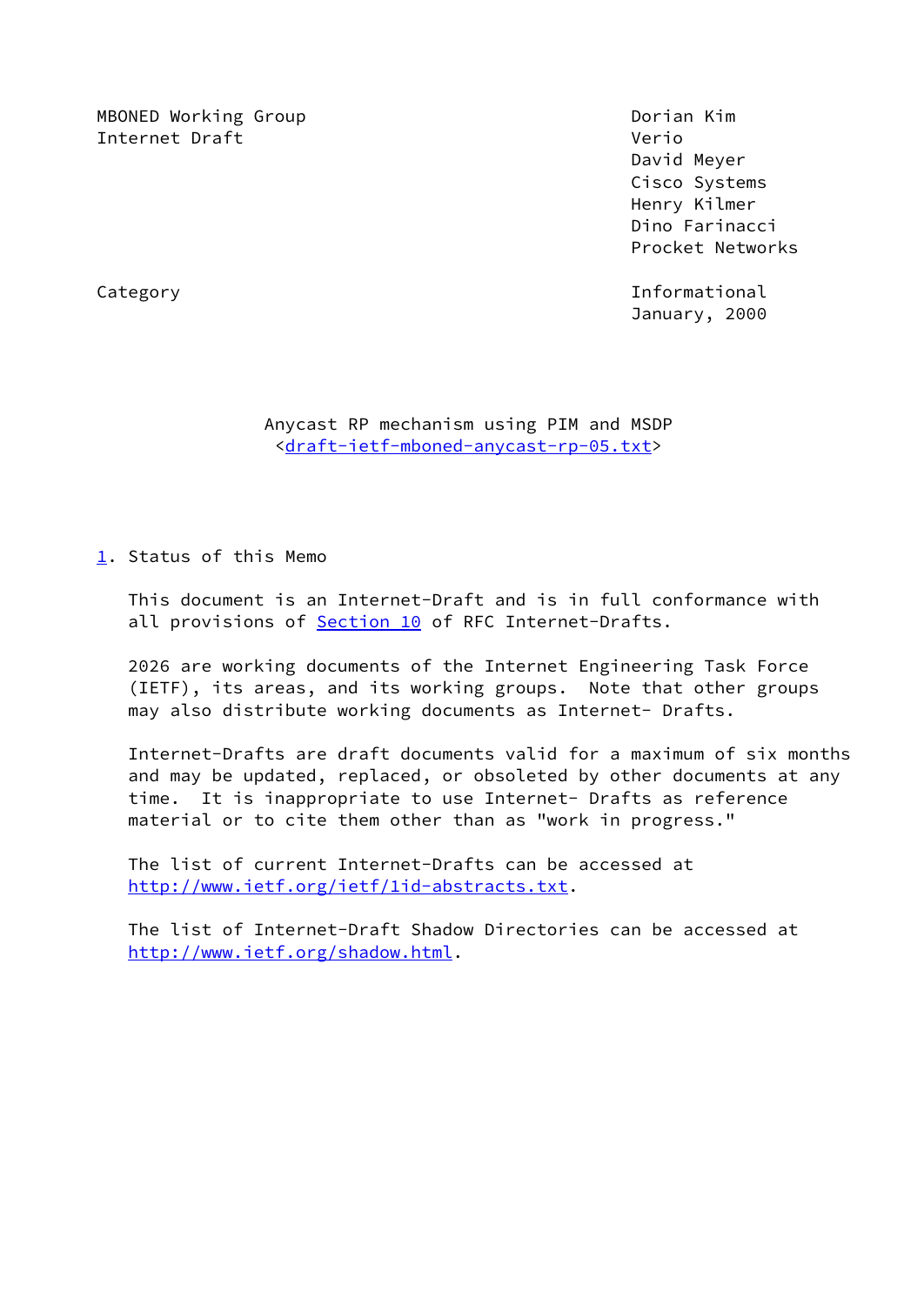## <span id="page-1-0"></span>[2](#page-1-0). Abstract

 This document describes a mechanism to allow for an arbitrary number of RPs per group in a single shared-tree PIM-SM domain.

 This memo is a product of the MBONE Deployment Working Group (MBONED) in the Operations and Management Area of the Internet Engineering Task Force. Submit comments to <mboned@ns.uoregon.edu> or the authors.

## <span id="page-1-1"></span>[3](#page-1-1). Copyright Notice

Copyright (C) The Internet Society (2000). All Rights Reserved.

## <span id="page-1-2"></span>[4](#page-1-2). Introduction

PIM-SM as defined in [RFC 2352](https://datatracker.ietf.org/doc/pdf/rfc2352) allows for only a single active RP per group, and as such the decision of optimal RP placement can become problematic for a multi-regional network deploying PIM-SM.

 Anycast RP relaxes an important constraint in PIM-SM, namely, that there can be only one group to RP mapping active at any time. The single mapping property has several implications, including traffic concentration, lack of scalable register decapsulation (when using the shared tree), slow convergence when an active RP fails, possible sub-optimal forwarding of multicast packets, and distant RP dependencies. These properties of PIM-SM have been demonstrated in native continental or inter-continental scale multicast deployments. As a result, it is clear that ISP backbones require a mechanism that allows definition of multiple active RPs per group in single PIM-SM domain. Further, any such mechanism should also address the issues addressed above.

 The mechanism described here is intended to address the need for better fail-over (convergence time) and sharing of the register decapsulation load (again, when using the shared-tree) among RPs in a domain. It is primarily intended for applications within those networks which are using MBGP, Multicast Source Discovery Protocol [\[MSDP](#page-7-1)] and PIM-SM protocols for native multicast deployment, although it not limited to those protocols. In particular, Anycast RP is applicable in any PIM-SM network that also supports MSDP (MSDP is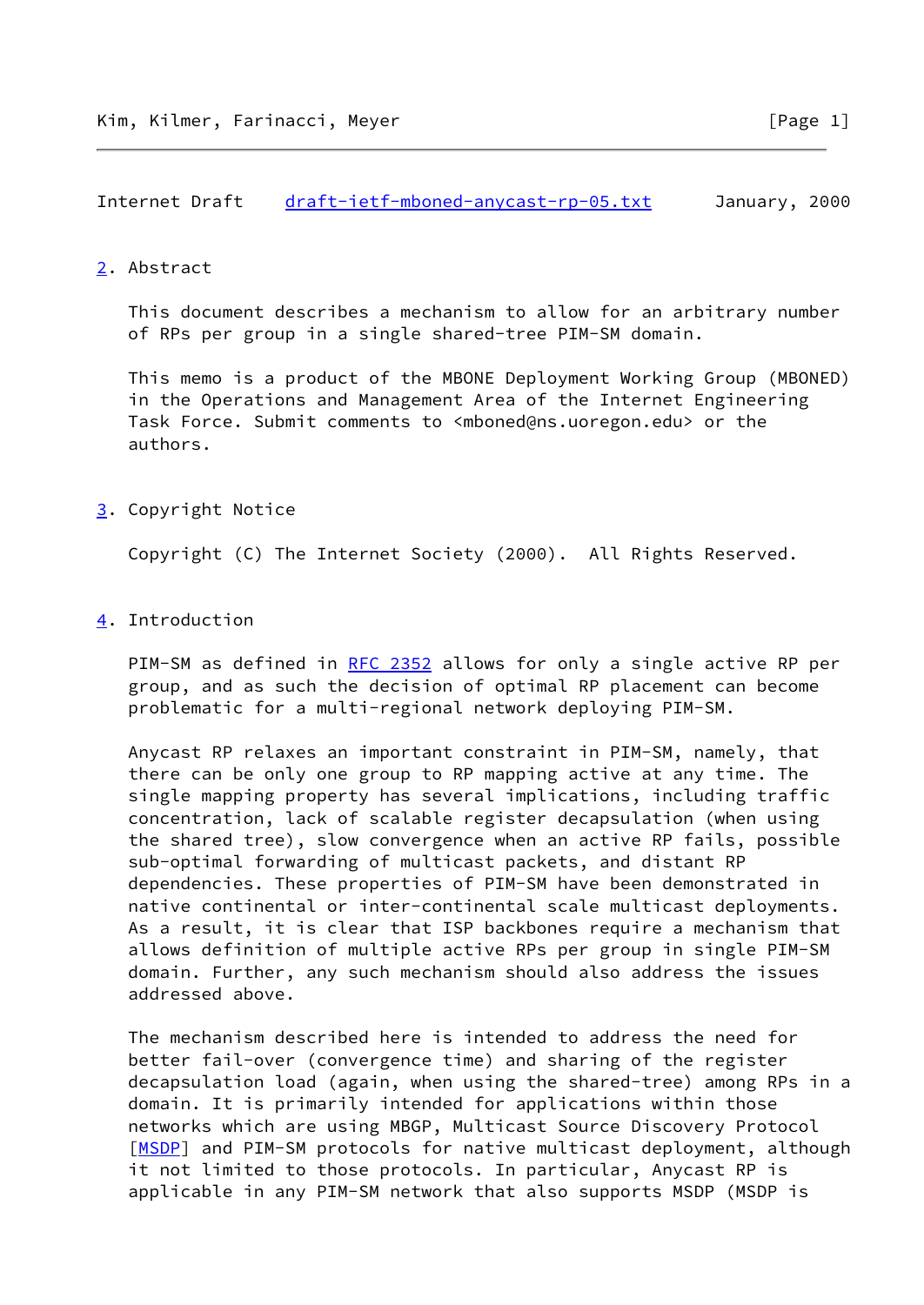required so that the various RPs in the domain maintain a consistent view of the sources that are active). Note however, a domain deploying Anycast RP is not required to run MBGP.

Kim, Kilmer, Farinacci, Meyer [Page 2]

Internet Draft [draft-ietf-mboned-anycast-rp-05.txt](https://datatracker.ietf.org/doc/pdf/draft-ietf-mboned-anycast-rp-05.txt) January, 2000

<span id="page-2-0"></span>[5](#page-2-0). Problem Definition

 The anycast RP solution provides a solution for both fast fail-over and shared-tree load balancing among any number of active RPs in a domain.

<span id="page-2-1"></span>[5.1](#page-2-1). Traffic Concentration and Distributing Decapsulation Load Among RPs

 While PIM-SM allows for multiple RPs to be defined for a given group, only one group to RP mapping can active at a given time. A traditional deployment mechanism for balancing register decapsulation load between multiple RPs covering the multicast group space is to split up the 224.0.0.0/4 space between multiple defined RPs. This is an acceptable solution as long as multicast traffic remains low, but has problems as multicast traffic increases, especially because the network operator defining group space split between RPs does not alway have a priori knowledge of traffic distribution between groups. This can be overcome via periodic reconfigurations, but operational considerations cause this type of solution to scale poorly.

<span id="page-2-2"></span>[5.2](#page-2-2). Sub-optimal Forwarding of Multicast Packets

 When a single RP serves a given multicast group, all joins to that group will be sent to that RP regardless of the topological distance between the RP and the sources and receivers. Initial data will be sent towards the RP also until configured shortest path tree switch threshold is reached, or the data will always be sent towards the RP if the network is configured to always use RP rooted shared tree. This holds true even if all the sources and the receivers are in any given single region, and RP is topologically distant from the sources and the receivers. This is an artifact of the dynamic nature of multicast group members, and of the fact that operators may not always have a priori knowledge of the topological placement of the group members.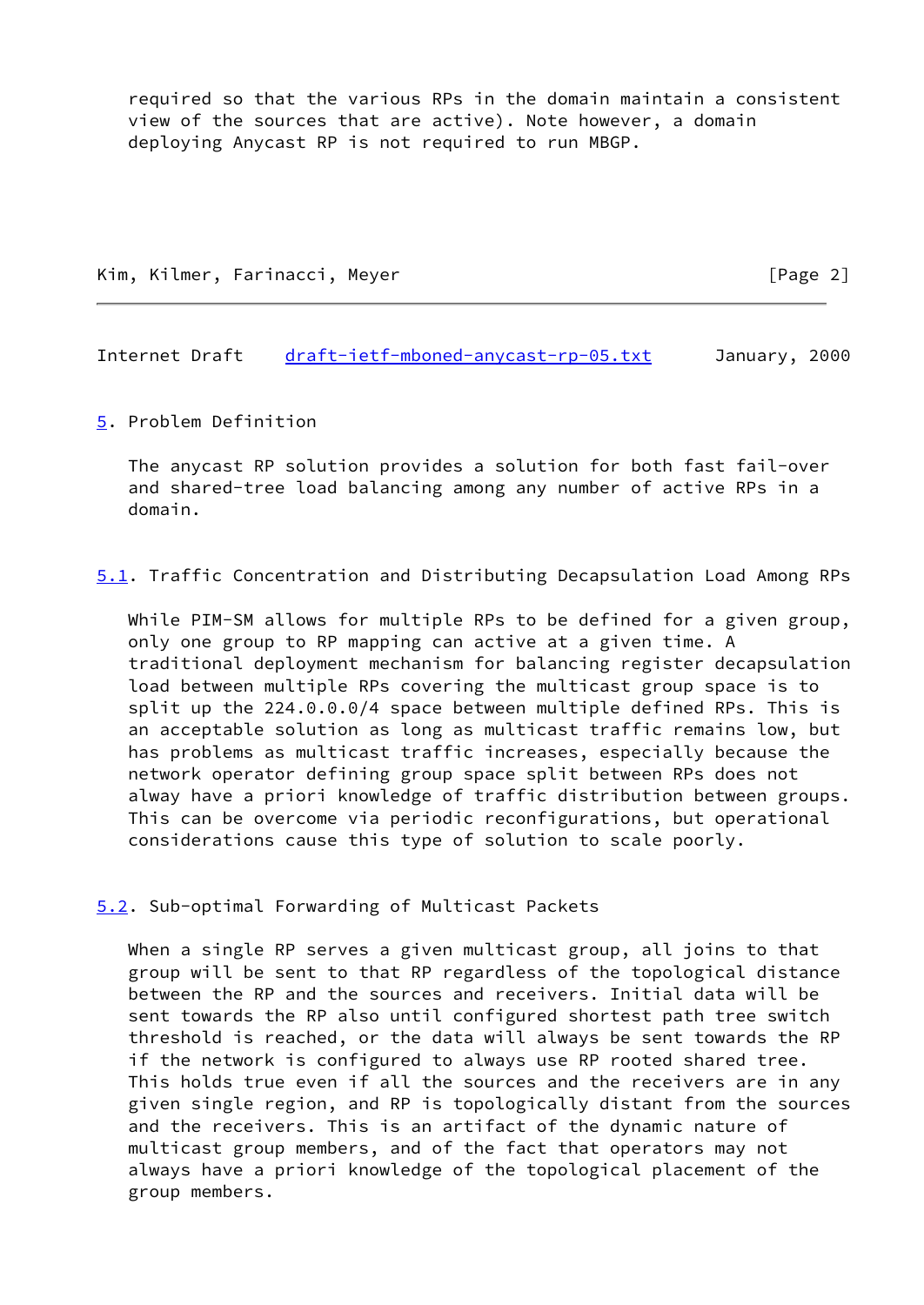Taken together, these effects can mean that (for example) although all the sources and receivers of a given group are in Europe, they are joining towards the RP in USA and the data will be traversing relatively expensive pipe(s) twice, once to get to RP, and back down the RP rooted tree again, creating inefficient use of expensive resources.

Internet Draft [draft-ietf-mboned-anycast-rp-05.txt](https://datatracker.ietf.org/doc/pdf/draft-ietf-mboned-anycast-rp-05.txt) January, 2000

<span id="page-3-0"></span>[5.3](#page-3-0). Distant RP Dependencies

 As outlined above, a single active RP per group may cause local sources and receivers to become dependent on a topologically distant RP. In addition, when multiple RPs are configured, there can be considerable convergence delay involved in switching to the backup RP. This delay may exist independent of the toplogical location of the primary and backup RPs.

<span id="page-3-1"></span>[6](#page-3-1). Solution

 Given the problem set outlined above, a good solution would allow an operator to configure multiple RPs per group, and distribute those RPs in a topologically significant manner to the sources and receivers.

## <span id="page-3-2"></span>[6.1](#page-3-2). Mechanisms

 All the RPs serving a given group or set of groups are configured with identical unicast address, using a numbered interface on the RPs (frequently a logical interface such as a loopback is used). RPs then advertise group to RP mappings using this interface address. This will cause group members (senders) to join (register) towards the topologically closest RP. RPs MSDP peer with each other using an address unique to each RP. Note that if the router implementation chooses the anycast address as the router ID, then peerings and/or adjacencies may not be established.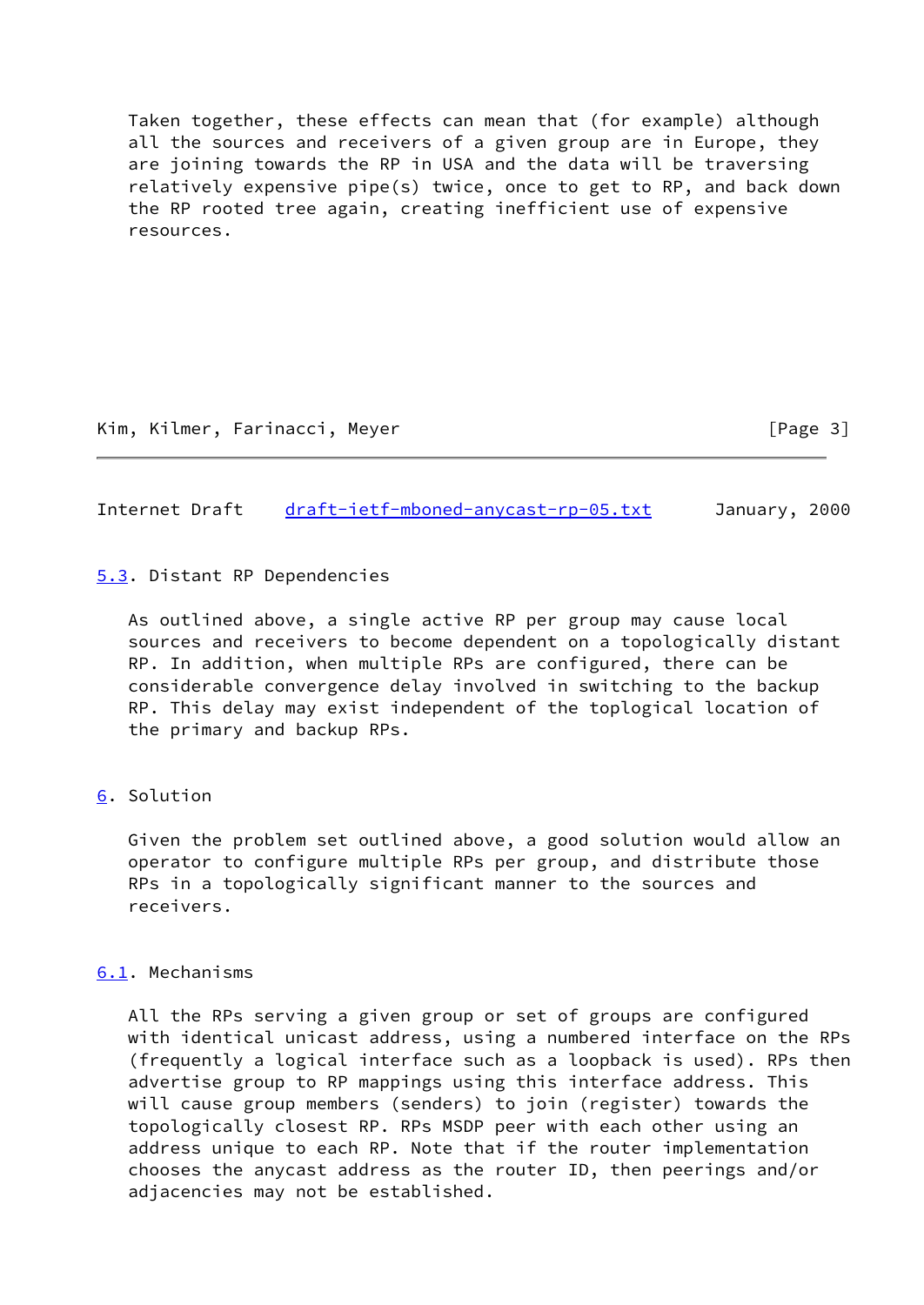In summary then, the following steps are required:

<span id="page-4-0"></span>[6.1.1](#page-4-0). Create the set of group-to-anycast-RP-address mappings

 The first step is to create the set of group-to-anycast-RP-address mappings to be used in the domain. Each RP participating in a anycast RP set must be configured with a consistent set of group to RP address mappings. This mapping will be used by the non-RP routers in the domain.

<span id="page-4-1"></span>[6.1.2](#page-4-1). Configure each RP for the group range with the anycast RP address

 The next step is to configure each RP for the group range with the anycast RP address. If a dynamic mechanism such as auto-RP or the PIMv2 bootstrap mechanism is being used to advertise group to RP mappings, the anycast IP address should be used for the RP address.

Kim, Kilmer, Farinacci, Meyer [Page 4]

Internet Draft [draft-ietf-mboned-anycast-rp-05.txt](https://datatracker.ietf.org/doc/pdf/draft-ietf-mboned-anycast-rp-05.txt) January, 2000

<span id="page-4-2"></span>[6.1.3](#page-4-2). Configure MSDP peerings between each of the anycast RPs in the set

 Unlike the group to RP mapping advertisements, MSDP peerings must use an IP address that is unique to the endpoints. A general guideline is to follow the addressing of the BGP peerings, e.g., loopbacks for iBGP peering, physical interface addresses for eBGP peering. Note that the anycast address MUST NOT be used as the RP address in SA messages (as this would case the peer-RPF check to fail).

<span id="page-4-3"></span>[6.1.4](#page-4-3). Configure the non-RP's with the group-to-anycast-RP-address mappings

 Finally, each non-RP router must learn the set of group to RP mappings. This could be done via static configuration, auto-RP, or by PIMv2 bootstrap mechanism.

<span id="page-4-4"></span>[6.1.5](#page-4-4). Ensure that the anycast IP address is reachable by all routers in the domain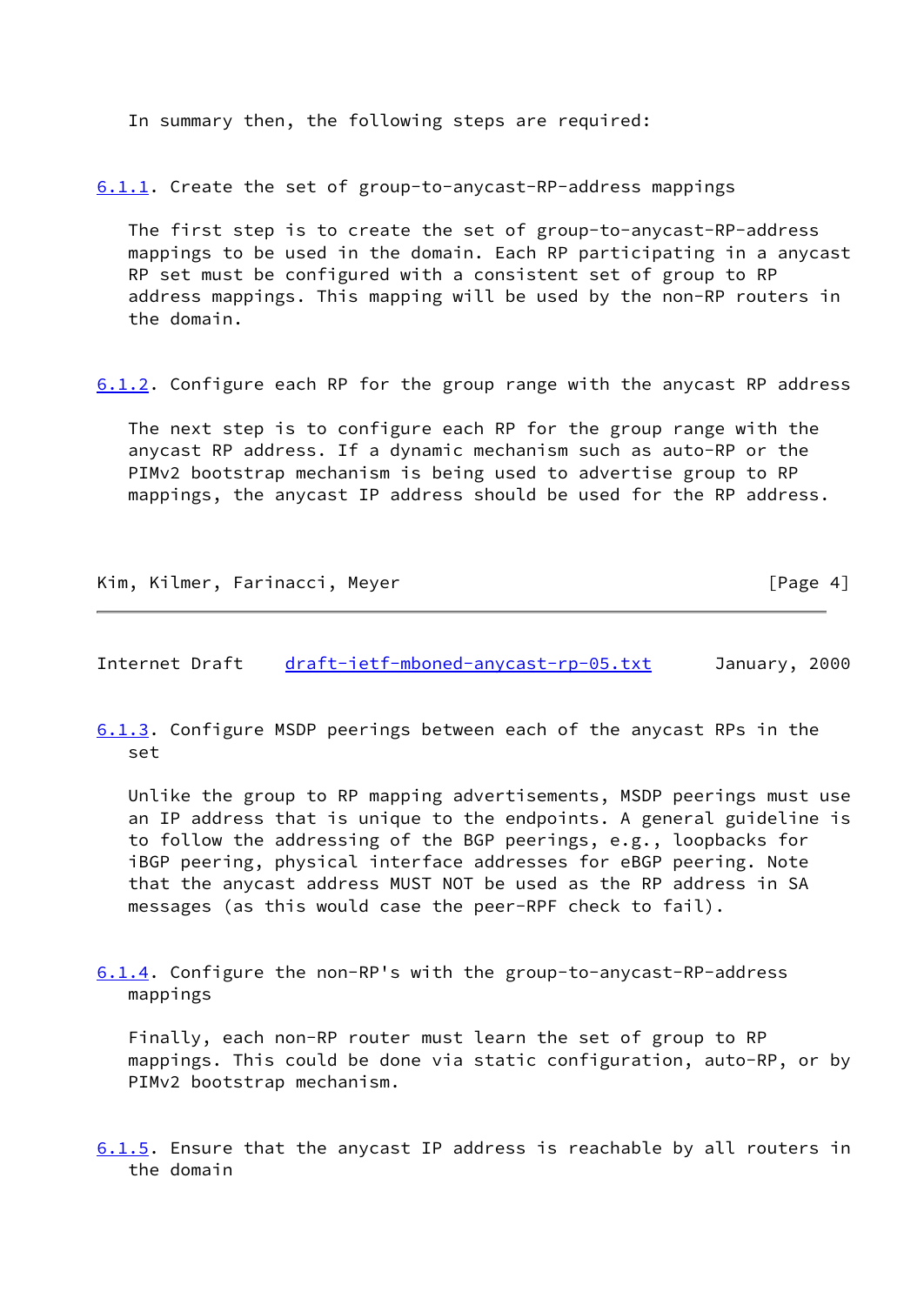This is typically accomplished by causing each RP to inject the /32 into the domain's IGP.

<span id="page-5-0"></span>[6.2](#page-5-0). Interaction with MSDP Peer-RPF check

 Each MSDP peer receives and forwards the message away from the RP address in a "peer-RPF flooding" fashion. The notion of peer-RPF flooding is with respect to forwarding SA messages [[MSDP\]](#page-7-1). The BGP routing tables are examined to determine which peer is the next hop towards the originating RP of the SA message. Such a peer is called an "RPF peer". See [\[MSDP](#page-7-1)] for details of the Peer-RPF check. Not finally that the anycast address MUST NOT be used as the RP address in the RP's SA messages.

<span id="page-5-1"></span>[6.3](#page-5-1). State Implications

 It should be noted that using MSDP in this way forces the creation of (S,G) state along the path from the receiver to the source. This state may not be present if a single RP was used and receivers were forced to stay on the shared tree.

|  | Kim, Kilmer, Farinacci, Meyer | [Page 5] |
|--|-------------------------------|----------|
|  |                               |          |

Internet Draft [draft-ietf-mboned-anycast-rp-05.txt](https://datatracker.ietf.org/doc/pdf/draft-ietf-mboned-anycast-rp-05.txt) January, 2000

<span id="page-5-2"></span>[7](#page-5-2). Security considerations

 Since the solution described here makes heavy use of anycast addressing, care must be taken to avoid spoofing. In particular unicast routing and PIM RPs must be protected.

<span id="page-5-3"></span>[7.1](#page-5-3). Unicast Routing

 Both internal and external unicast routing can be weakly protected with keyed MD5 [\[RFC1828](https://datatracker.ietf.org/doc/pdf/rfc1828)], as implemented in an internal protocol such as OSPF [\[RFC2382](https://datatracker.ietf.org/doc/pdf/rfc2382)] or in BGP [\[RFC2385](https://datatracker.ietf.org/doc/pdf/rfc2385)]. More generally, IPSEC [\[RFC1825](https://datatracker.ietf.org/doc/pdf/rfc1825)] could be used to provide protocol integrity for the unicast routing system.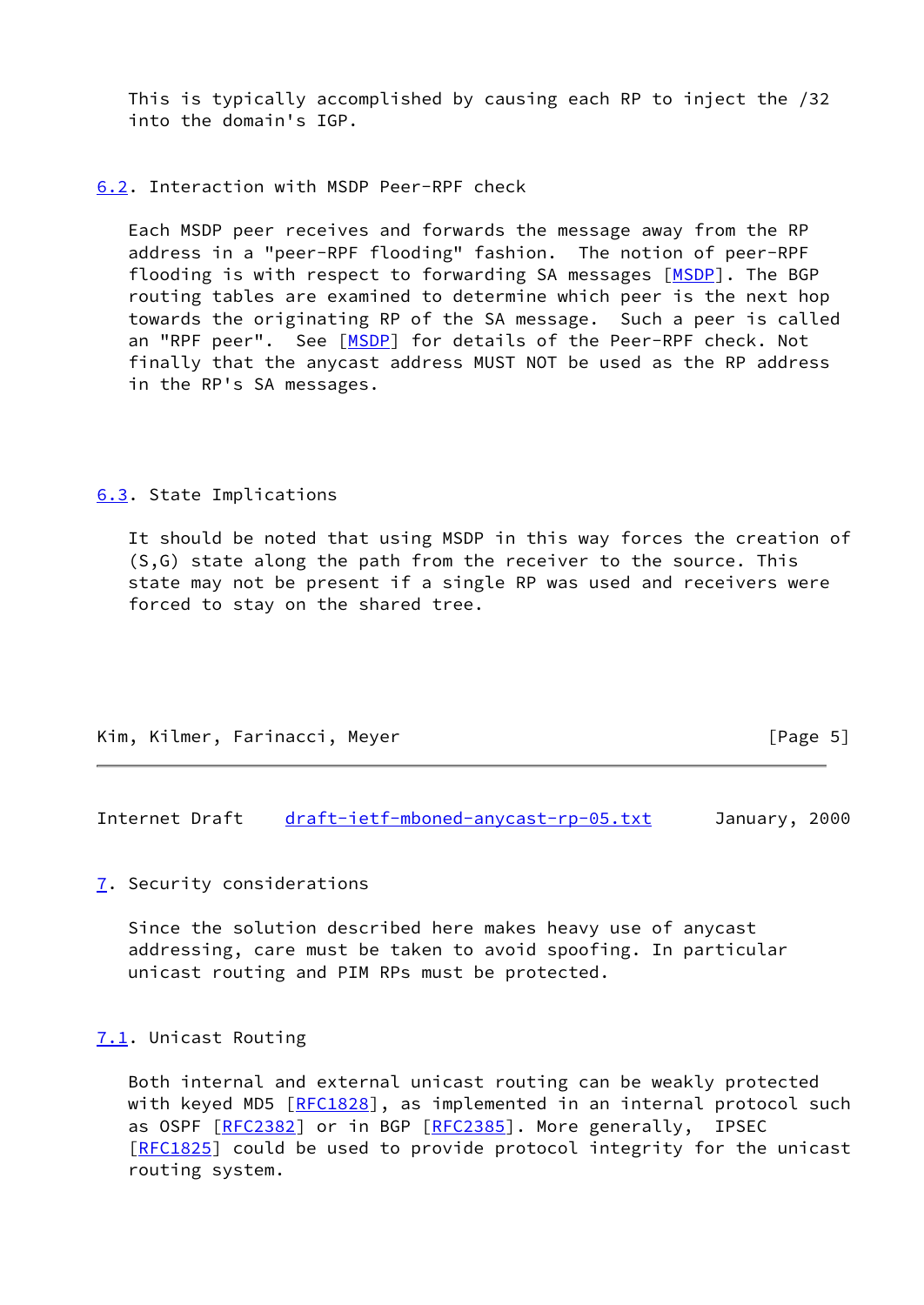<span id="page-6-0"></span>[7.1.1](#page-6-0). Effects of Unicast Routing Instability

 While not a security issue, it is worth noting that if unicast routing is unstable, then the actual RP that source or receiver is using will be subject to the same instability.

<span id="page-6-1"></span>[7.2](#page-6-1). Multicast Protocol Integrity

The mechanisms described in [\[RFC2362](https://datatracker.ietf.org/doc/pdf/rfc2362)] should be used to provide protocol message integrity protection and group-wise message origin authentication.

<span id="page-6-2"></span>[7.3](#page-6-2). MSDP Peer Integrity

 As is the the case for BGP, MSDP peers can be protected using keyed MD5 [\[RFC1828](https://datatracker.ietf.org/doc/pdf/rfc1828)].

Kim, Kilmer, Farinacci, Meyer [Page 6]

Internet Draft [draft-ietf-mboned-anycast-rp-05.txt](https://datatracker.ietf.org/doc/pdf/draft-ietf-mboned-anycast-rp-05.txt) January, 2000

<span id="page-6-3"></span>[8](#page-6-3). Acknowledgments

 John Meylor, Bill Fenner, Dave Thaler and Tom Pusateri provided insightful comments on earlier versions for this idea.

<span id="page-6-4"></span>[9](#page-6-4). References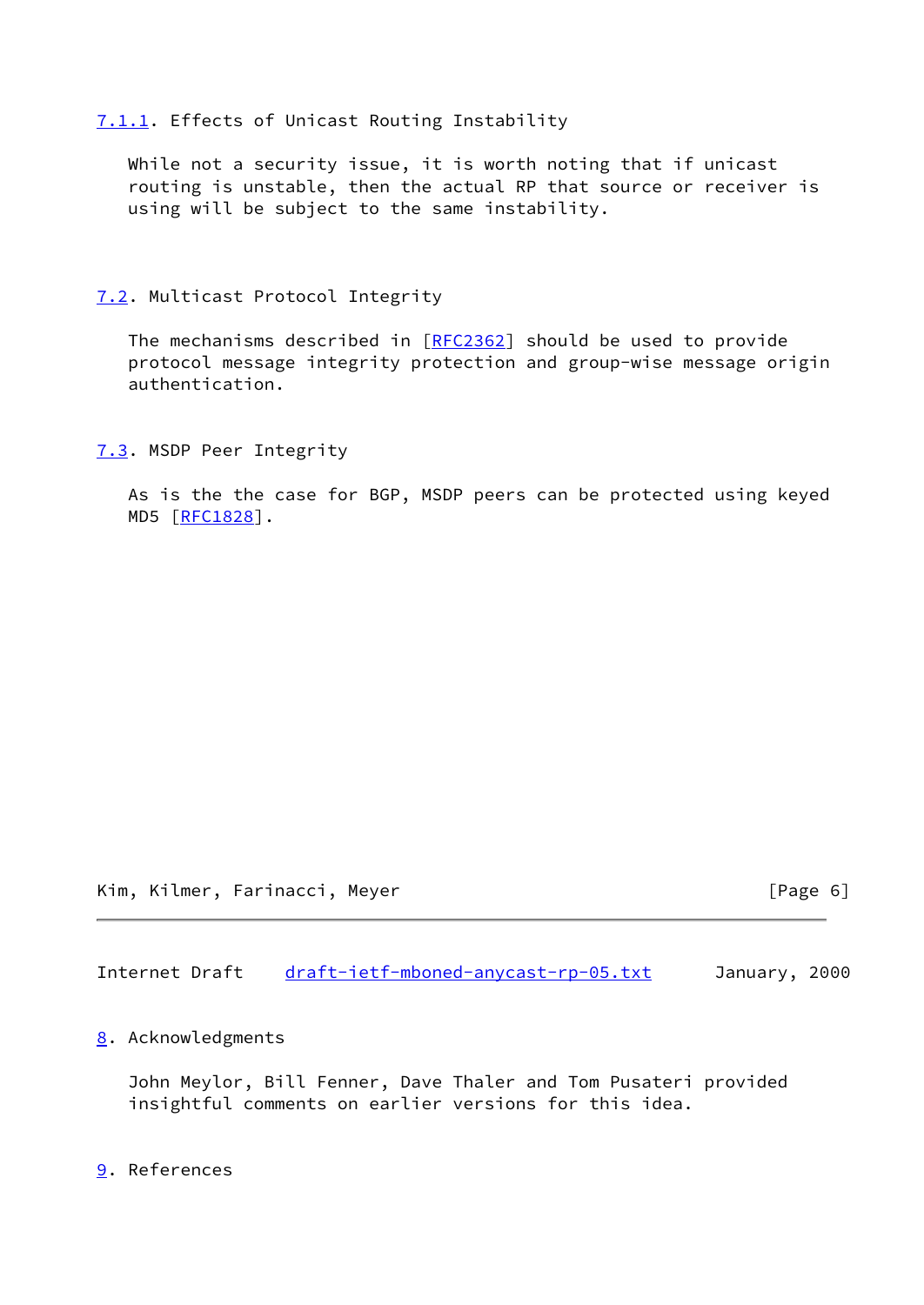- <span id="page-7-1"></span> [MSDP] D. Farinacci, et. al., "Multicast Source Discovery Protocol (MSDP)", [draft-ietf-msdp-spec-02.txt](https://datatracker.ietf.org/doc/pdf/draft-ietf-msdp-spec-02.txt), January, 2000. Work in Progress.
- [RFC1825] Atkinson, R., "IP Security Architecture", August 1995.
- [RFC1828] P. Metzger and W. Simpson, "IP Authentication using Keyed MD5", [RFC 1828](https://datatracker.ietf.org/doc/pdf/rfc1828), August, 1995.
- [RFC2362] D. Estrin, et. al., "Protocol Independent Multicast- Sparse Mode (PIM-SM): Protocol Specification", [RFC](https://datatracker.ietf.org/doc/pdf/rfc2362) [2362,](https://datatracker.ietf.org/doc/pdf/rfc2362) June, 1998.
- [RFC2382] Moy, J., "OSPF Version 2", [RFC 2382](https://datatracker.ietf.org/doc/pdf/rfc2382), April 1998.
- [RFC2385] Herrernan, A., "Protection of BGP Sessions via the TCP MD5 Signature Option", [RFC 2385](https://datatracker.ietf.org/doc/pdf/rfc2385), August, 1998.
- [RFC2403] C. Madson and R. Glenn, "The Use of HMAC-MD5-96 within ESP and AH", [RFC 2403](https://datatracker.ietf.org/doc/pdf/rfc2403), November, 1998.
- <span id="page-7-0"></span>[10.](#page-7-0) Author's Address

 Dorian Kim Verio, Inc. 2361 Lancashire Dr. #2A Ann Arbor, MI 48015 Email: dorian@blackrose.org

 Hank Kilmer Email: hank@rem.com

 Dino Farinacci Procket Networks Email: dino@procket.com

David Meyer

Kim, Kilmer, Farinacci, Meyer [Page 7]

Internet Draft [draft-ietf-mboned-anycast-rp-05.txt](https://datatracker.ietf.org/doc/pdf/draft-ietf-mboned-anycast-rp-05.txt) January, 2000

Cisco Systems, Inc.